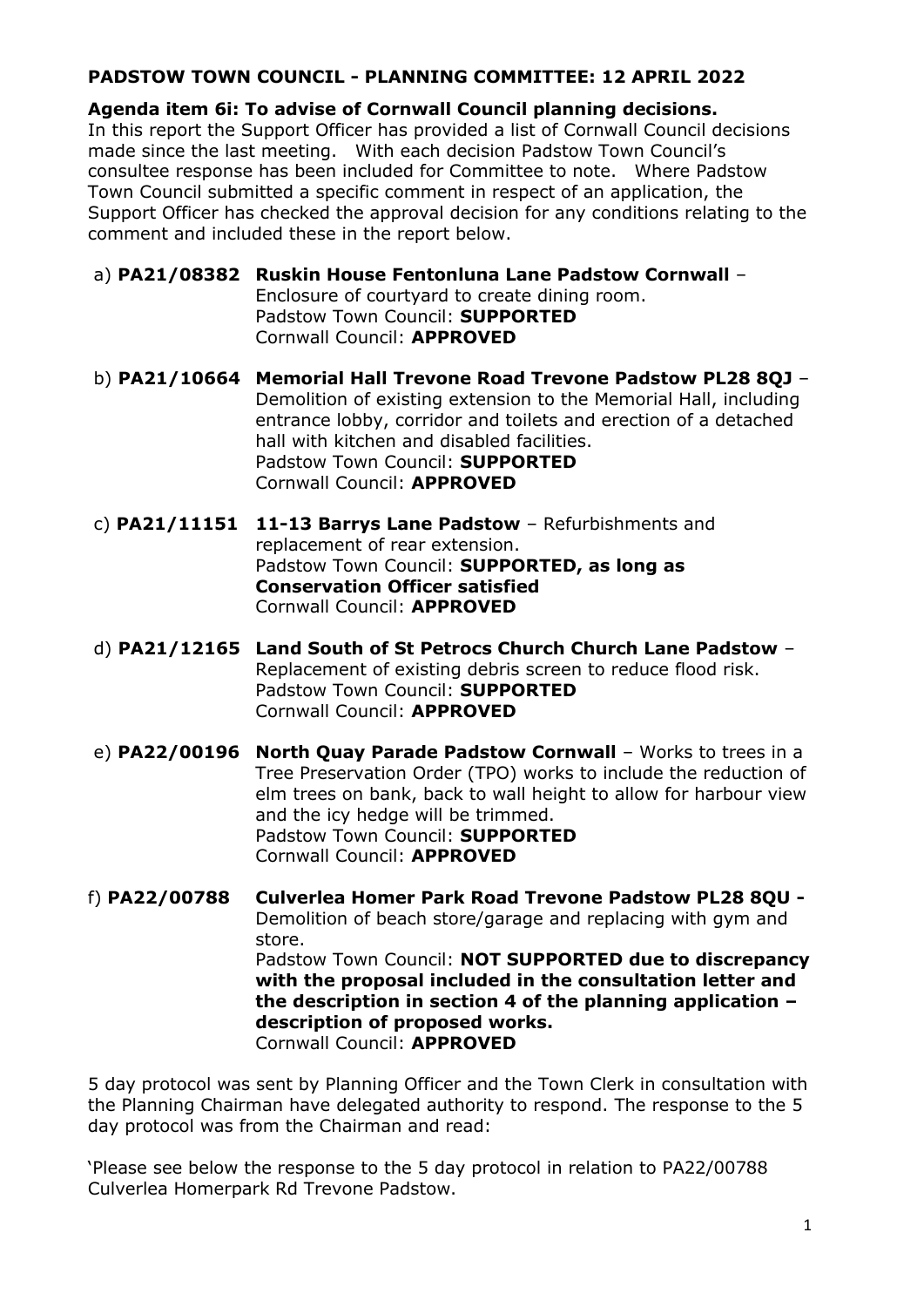1. Agree with the recommendation.

Please note that the planning committee were going to support the application until the discrepancy in the wording of the use of the building was noticed, as there is a lot of difference between a conversion to a gym and store compared to an annexe. I would like to propose in future if the description is different on the planning application to that on the consultation letter a note is attached to the form so that there is no confusion on what the planning committee are discussing and being consulted on.'

To note the 5-day protocol confirmed that the description on the consultation notice would be the wording in the final decision notice.

## **Agenda item 6ii: To Note tree work applications.**

Cornwall Council have sent the following tree works notifications to Padstow Town Council. These applications are decided under delegated authority by Cornwall Council and therefore they are not asking for Council comments, they are merely notifying the Council that the applications have been received with Cornwall Council.

- a) **PA22/03025 Polyphant Cross Street Padstow Cornwall PL28 8AT** Works to trees in a Conservation Area, namely, Magnolia Tree- Crown lifting to a height of 15ft/20ft on Marble Arch side, pruning/cut overhanging branches
- b) **PA22/02393 Abbey House North Quay Padstow Cornwall PL28 8AF** – Works to trees in a Conservation Area, namely, Elm, Ash Sycamore and Holly trees in top garden – to reduce all trees by one third and pruned back hard.
- **c) PA22/03206 Rosehill House 40 High Street Padstow Cornwall PL28 8BB** – Works to trees in a Conservation Area, namely, Magnolia tree requires pruning back and shaping. Branches are nearing overhead service wires Rosehill House 40 high Street Padstow Cornwall PL28 8BB.

## **Agenda item 6iii: Applications to consider**

Sometimes applications being discussed, have been reconsulted due to amended plans or are linked to previous applications. Therefore, the Support Officer has included information below for the Committee regarding Padstow Town Council's earlier comments, to help them consider the application.

The Support Officer will send another report to Councillors regarding comments gathered on applications being discussed. Councillors are reminded that they can check comments that have been submitted to Cornwall Council Online Planning Register at [www.cornwall.gov.uk](http://www.cornwall.gov.uk/)

**a) PA21/04718 44 Egerton Road Padstow PL28 8DL – amended plans.** 

This application was last considered in June 2021 to which Padstow Town Council **SUPPORTED** the application. Cornwall Council have now received updated plans. The previous plans which Padstow Town Council Supported are still available to see on Cornwall Council planning portal and marked as 'superseded'.

The Planning Officer has provided the below information on the changes: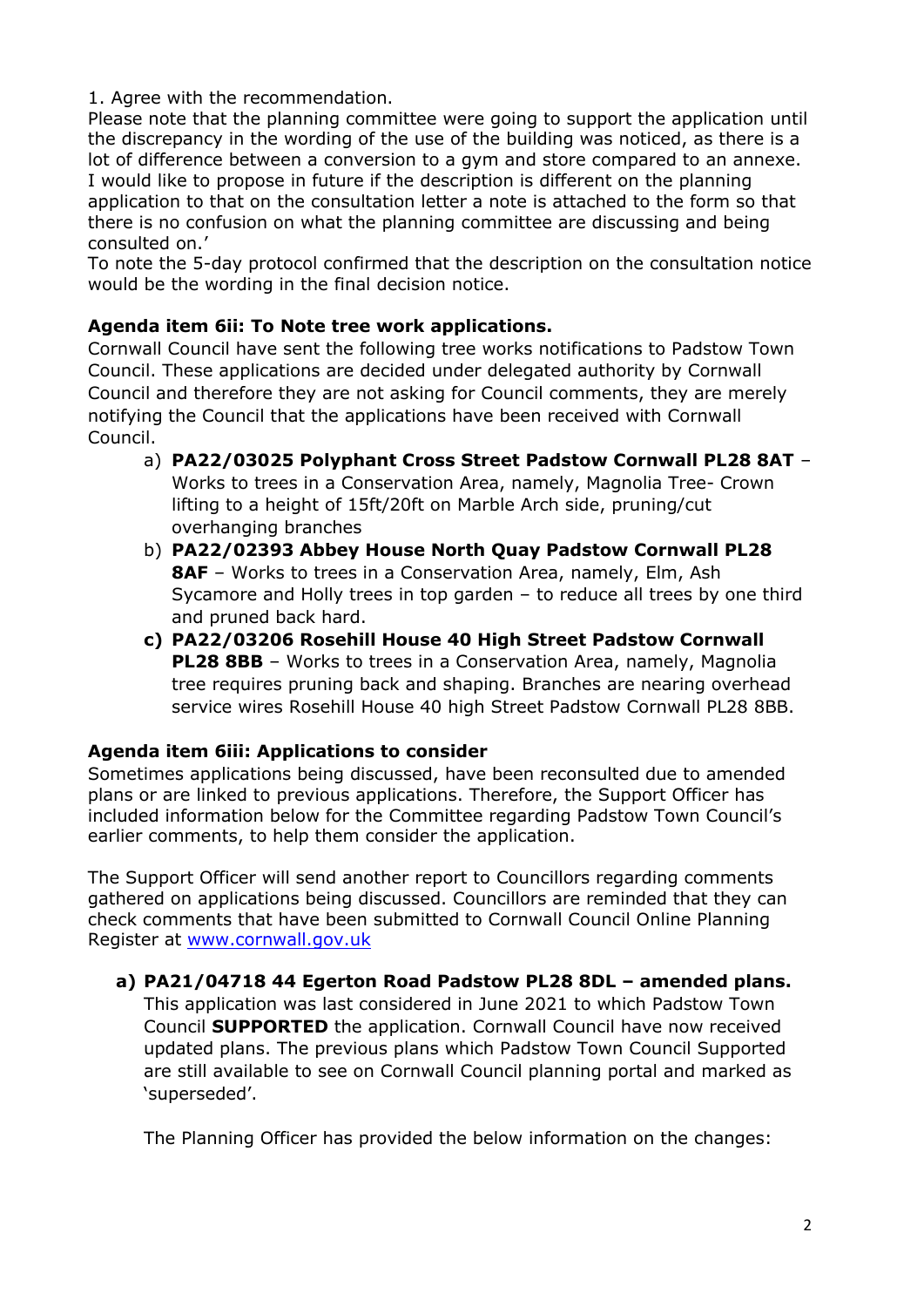'I've had a quick look through the latest drawings, Revision C, received 11/03/2022 and the previous version I can see on our systems which is Revision A received 08/06/2021.

There has been an internal re-configuration – main differences are the location of the kitchen and bedrooms 2 and 3 and externally there have been alterations to the position and number of windows and doors on all elevations. North elevation (with 42) door to utility is obscured glazed – there are also two full height slot windows to bedroom 3 – I need to check that boundary wall prevents unreasonable overlooking towards 42.

The forward projecting extension has been reduced in size from a maximum of 4.3m (4.5m including eaves) to 3.4m (3.65 including eaves) and the curved end wall replaced with a straight one -in response to concerns over overshadowing to neighbours living/ dining room window and front balcony.

The size and extent of the terrace at the front has altered, with the revised scheme showing a much larger terrace which extends to towards the southern boundary with 46 Egerton Road, the edge of which is approximately 1.27m from neighbours garage wall, with a raised path running to the rear of the property. Glazed balustrading to edges, some frosted for privacy of neighbours, though height of panels facing north have not been confirmed on drawings. Also, the configuration of the stores at the front has been altered, not sure of layout of these stores at this stage.

Hopefully this will help you explain the changes to Members.'

- **b) PA22/01348 11 St Petrocs Meadow Padstow Cornwall –** Support Officer has no further information to provide.
- **c) PA22/01354 33 High Street Padstow Cornwall PL28 8BB** Support Officer has no further information to provide.
- **d) PA22/02377 Carrek Cottage Trevone Road Trevone –** This application is to construct a parking space. Members may recall in February 2022 considering PA21/12718 Proposed

demolition of garage and rear extensions and proposed construction of garage with bedroom/gym/playroom above – which Padstow Town Council 'NOT SUPPORTED; overdevelopment on whole site, overlooking cottage extension, inadequate parking, concern for intention of garage.' PA21/12718 is still awaiting the final decision from Cornwall Council.

- **e) PA22/02563 Ruskin House Fentonluna Lane** Support Officer has no further information to provide.
- **f) PA22/02588 Trevisker Garden Centre Padstow Cornwall PL28 8LD** Support Officer has no further information to provide.
- **g) PA22/02847 24 Hawkins Road Padstow Cornwall PL28 8EU** Support Officer has no further information to provide.